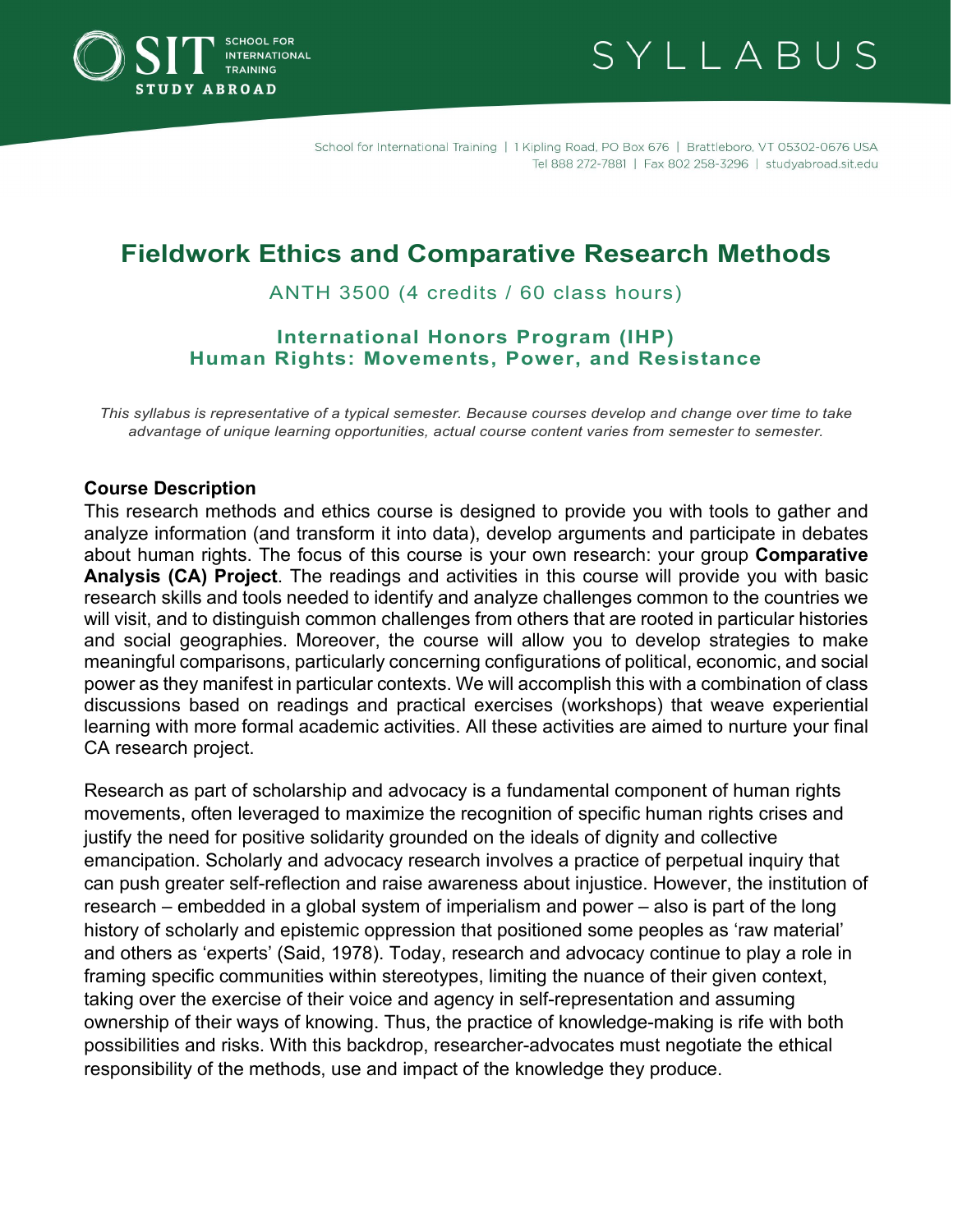The research process demands **systematic work, patience, consistency, persistence, curiosity, and creativity**. Answers to your question or the argument framing your final CA work do not come easily or automatically. In short, the purpose of this course is to foster a sense of curiosity and provide you with the tools to teach yourself how to (un)learn: how to develop and refine a research question; how to collect and analyze information that will allow you to answer that question; how to separate the 'interesting' from the 'important' pieces of information that will allow you to persuasively answer your question; how to formulate an argument that will improve/challenge our understanding of the ideals and practices of human rights, the forces shaping them and/or how people make sense and organize practices in the type of society we/they want or need.

The main task for this course will be a group research project (3 persons per group). Each group will select a topic (please refer to the **Program Manual** -p. 34- for approved, taboo, unexplored research topics) and will work collectively in the definition of a research question, the information collection strategy, the definition of articulating categories and central argument, and making a preliminary presentation in Jordan and a final presentation in Ecuador.

# **Course Methodology**

The course includes workshops and seminar discussions, individual and group research discussions and presentations. In many ways, this course presents the best opportunity to make the program a transformative experience, because it brings together multiple strands running through coursework, class discussions, site visits, and guest lectures. This course is where you, individually and collectively, have the chance to put academic concepts and methods to the test of empirical research in the real world, and thereby realize the potential of the program as a whole. **More than any other course, this course will be what you make of it, and you will get out of this course what you put into it.**

# **Learning Outcomes**

- To gain basic methodological and practical tools with which to 'read' and make grounded about given situations through observation, conversations and investigation guided by concepts derived from several academic disciplines (anthropology, politics, sociology, and development studies).
- To develop a shared understanding of, and commitment to, ethical research practices, which we implement individually, and as a group, in constant reflection and discussion as new situations arise.
- To connect class discussion/readings with on-the-ground experiences.
- To engage in continued critical reflection about our own positionality and how it frames the way we "read" a particular situation and understand the "other" with different life experiences and opportunities.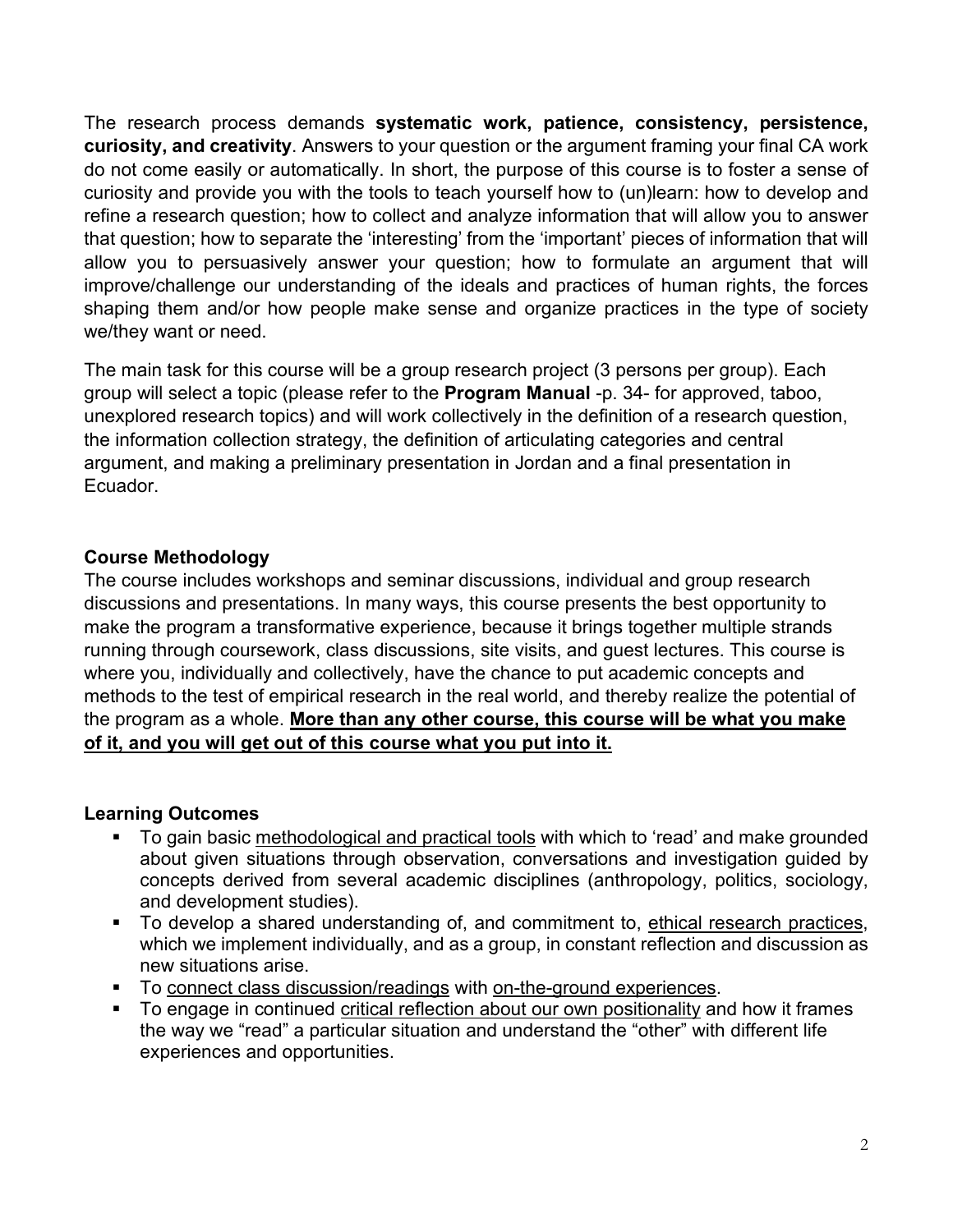# **Assignments**

# o **Class participation and contribution to learning environment** (10%)

This course will require your full attendance and active participation. We will conduct the course in a collaborative format, which will necessitate that you come to our classsessions prepared to critically engage with the readings, class discussion and activities, and to discuss your own on-going research experience. It also requires that you keep up with the CA Project (individually and collectively), as this experience will be the primary material for our collective learning proves. You will also be expected to provide peer feedback at certain points throughout the semester, which will also form part of your class participation.

Class participation for the course is broadly framed to include not only your participation in class sessions for the course, but also your participation on all program related site visits, guest lectures, excursions, debriefs, synthesis sessions—in sum all out of the classroom and in classroom activities of the program. How each of you interacts with the program's guest speakers and site visit hosts is a crucial site for each of you to demonstrate preparedness, critical analysis, and thoughtful engagement with the course and program material.

# o **Group research project** (50%)

1- Preliminary Project Proposal  $(5%) \rightarrow$  Nepal During the days of the course, your group will be asked to think of a theme or topic about human rights that you are interested in pursuing throughout the program. In the preliminary project proposal you will describe the topic that you have selected, how you aim to approach it, and your reflections on the feasibility of the project (500- 700 words). Please refer to the Program Manual (p 34) for "IHP Human Rights Student Research Topics--Approved, Taboo, Unexplored".

The proposal should address the following themes:

- o Basic background information
- o Research question
- $\circ$  Types of information needed to answer the question
- $\circ$  How you propose to obtain the information
- 2- Mid-semester presentation (10%)  $\rightarrow$  Jordan

Towards the end of the Jordan program your group will make a presentation about the main finding thus far. The mid-term presentation provides an opportunity to present your findings and analysis to date and receive feedback from faculty and your peers. The presentation is an excellent chance to practice your presentation skills. Include experience, evidence, and analysis from Nepal and Jordan. The presentation should address the following:

- o **Introduction** that establishes the research question, its context, the methodological framework, and argument
- o Brief presentation and discussion of **evidence.**
- o Thorough discussion of **conclusions** in a way that bring together argument and evidence.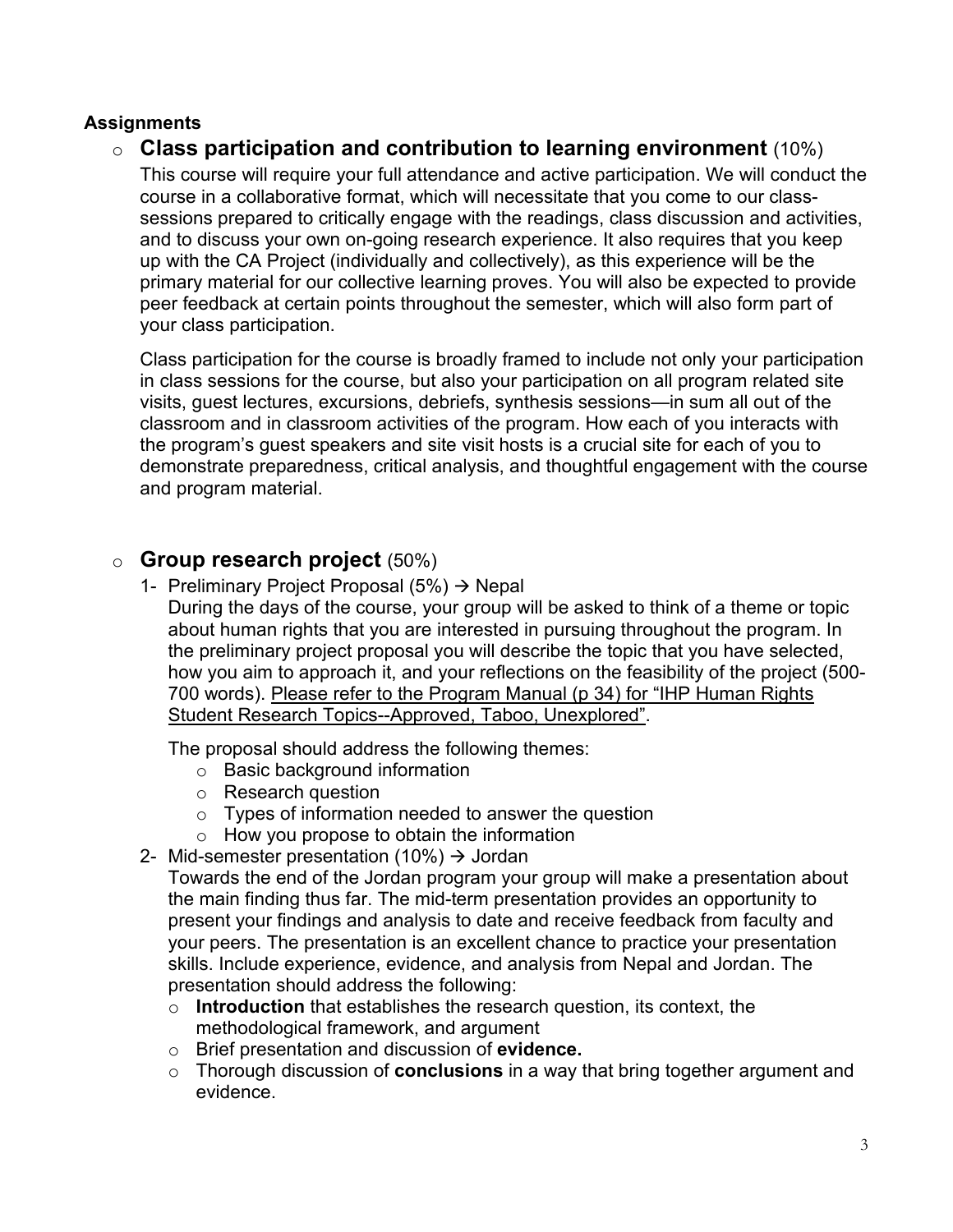- 3- Final research presentation (35%)  $\rightarrow$  Chile
	- In this final group presentation, you will share your findings and analysis to fellow students, faculty, and other members of the learning community. You may use any medium to present your research, however your question, your central argument, a summary of your findings and at least one concept from the course readings -as a way to articulate data from every country- must somehow be included. The presentation should include your main argument and findings, and describe and explain the research process through which you arrived at your conclusions. You should also discuss your research questions and how these were modified in the course of your research.
		- o Background information to the topic
		- o Question guiding the research
		- o Basic categories that organize the data
		- o Main argument that organizes the categories
		- $\circ$  Explanation how the information/data collected supports the argument

# o **Individual assignments** (40%)

- 1- Researcher Identity Memo (5%)  $\rightarrow$  Nepal
	- To your Preliminary Project Proposal, you will also add a Researcher Identity Memo in which you describe your own identity and positionality in relation to your topic (400-500 words). This may include your motivation for choosing the topic as well as the ways that your own background may influence the assumptions you hold about the topic and how you enter into the exploration of it. What prior connection do you have to this topic? What assumptions are you holding about it? What do you hope to get out of the experience of exploring this topic comparatively? The purpose of this assignment is to begin to examine your goals, experiences, assumptions, feelings and values as they relate to your topic, and uncover resources and potential concerns your identity and experience may create for your project.
- 2. Portfolio entries and country memos (20%)  $\rightarrow$  Nepal, Jordan
	- o **Observations**
		- a. General observations and jottings: Throughout the semester you will have the opportunity to attend site-visits and lectures that may pertain directly or indirectly to your topic. You will take notes on these when possible (or after if that is more appropriate). You will also find yourself making observations during your daily experiences - remember that opportunities may come up in unexpected moments and forms: a poster on the street, a passing conversation, a moment of culture clash – make sure to capture these as well.
		- b. Field-notes: You are expected to carry out at least one day of observation on your topic (depending on your topic). These field notes should include the following: (a) describe what you observed; (b) interpret and analyze what you observed and how this relates to your topic; and (c) reflect on the process of observation and how it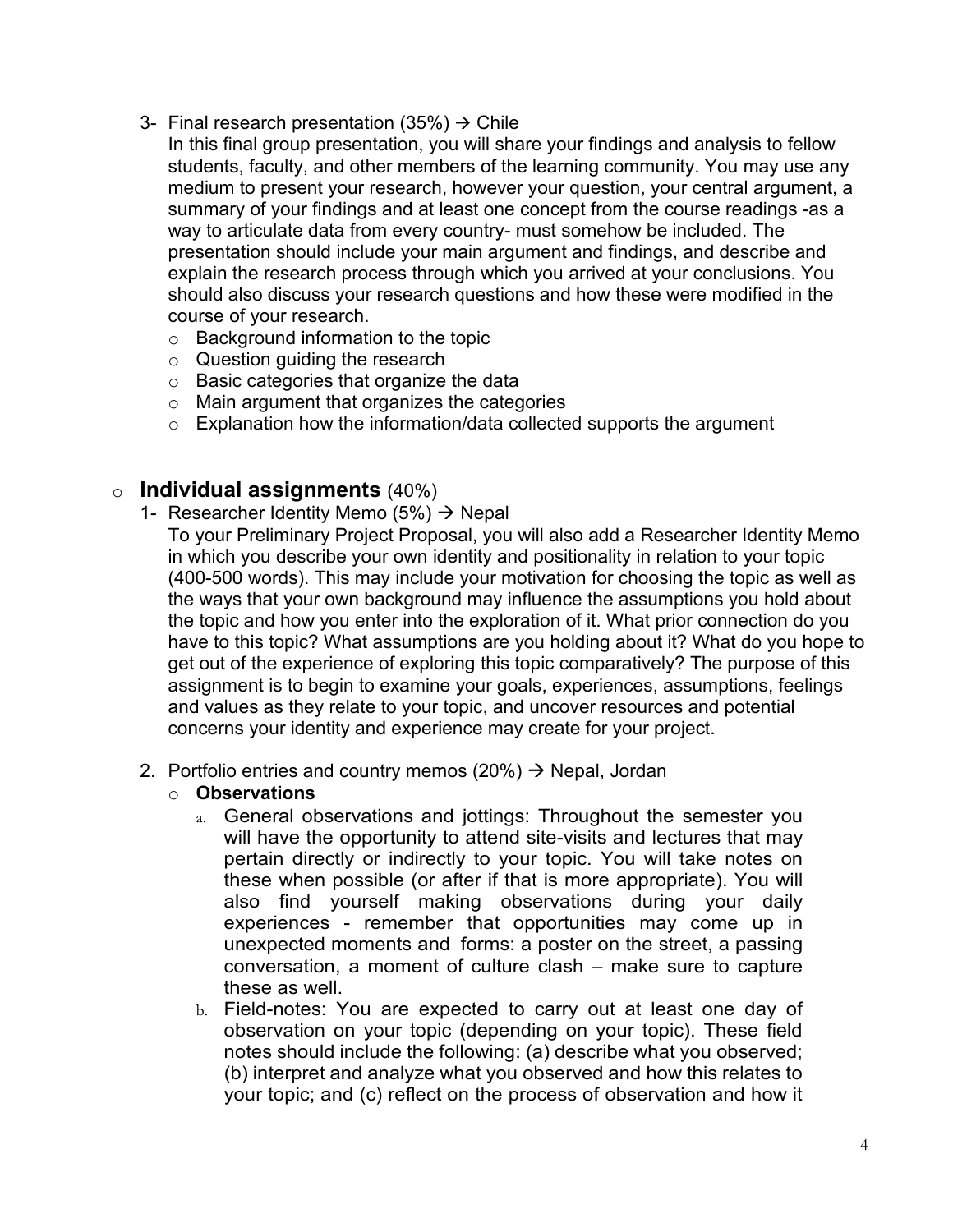relates to your emergent awareness of research practice.

#### o **Conversations/Informal interviews**

You will carry out at least 3 conversations about your topic in each country. You will log these in your notebook, including: description of when and where the conversation took place, the people with whom you spoke, the questions you asked, the notes you took during the conversation, any interpretations/analysis you have of the information that was shared, and reflections on the process itself.

#### o **Reflections**

While both of the above encompass reflection, you may also opt to use your notebook as a space to capture how your understanding of your topic is changing over time. Your reflections may include reactions to readings, guest lectures, site-visits, faculty sessions, other activities, or afterthoughts on your observations and conversations – as they respectively relate to your topic.

These individual and collective activities (observations, conversations, reflections) will be synthesized in a 'country memo'. Throughout the semester you will be writing down your observations and reflections in your portfolio (see "guidelines for portfolio" at end of this document). This will become the primary place to document your research process, including the logging, jotting, and analyzing of your field experiences. It will include:

- o **Country Memo**: Toward the end of our stay in each country, you will read through the entries you have made in that country and write up a country memo (700-800 words), addressing the following:
	- 1. *Log* of your activities and information you gathered related to your topic.
	- 2. *Analysis* of the emergent themes as pertain to the topic.
	- 3. Reflection on the *process* of gathering information (including any changes to the approach that you may wish to integrate).
	- 4. Any lingering questions and/or steps you aim to take up in the next country or phase of the project.
- 3- **Final reflections of research process and outcomes**  $(15%) \rightarrow$  Chile The final reflections paper is an opportunity to look back and reflect on the outcome and process of the group research from your personal perspective. Some of the themes you could address are:
	- What have been your main learning milestones (or 'a-ha' moments)?
	- How have your notions of human rights changed (or not) during the semester?
	- What have been the main experiences/readings that shaped your learning (individually and collectively) or allowed you to make critical connections?
	- If you were to do individual research, what would you do differently? How would you go about doing research given what you learned during the semester?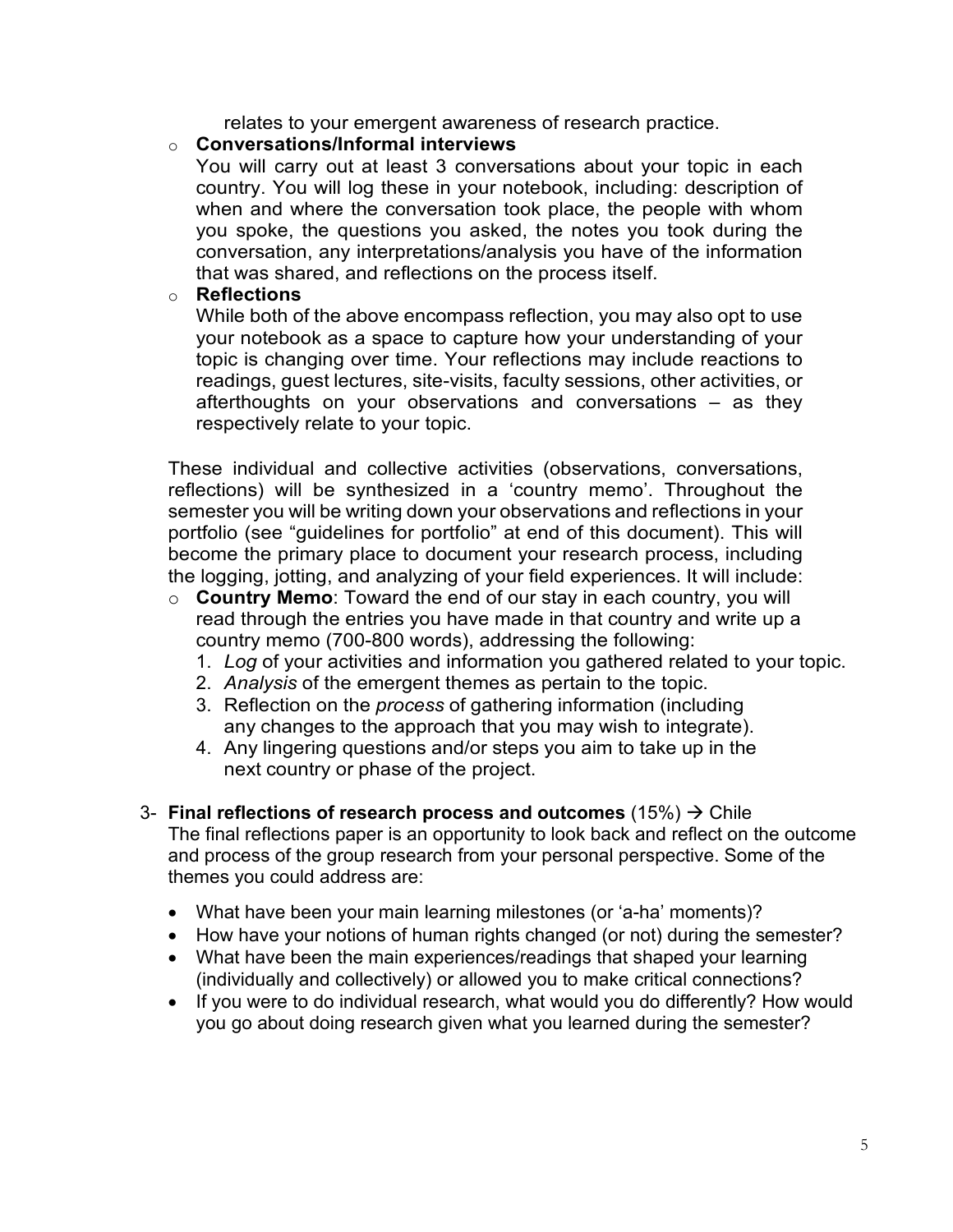#### **Attendance and Participation**

Due to the nature of SIT Study Abroad programs, and the importance of student and instructor contributions in each and every class session, attendance at all classes and for all program excursions is required. Criteria for evaluation of student performance include attendance and participation in program activities. Students must fully participate in all program components and courses. Students may not voluntarily opt out of required program activities. Valid reasons for absence – such as illness – must be discussed with the academic director or other designated staff person. Absences impact academic performance, may impact grades, and could result in dismissal from the program.

### **Late Assignments**

SIT Study Abroad programs integrate traditional classroom lectures and discussion with fieldbased experiences, site visits and debriefs. The curriculum is designed to build on itself and progress to the culmination (projects, ISP, case studies, internship, etc.). It is critical that students complete assignments in a timely manner to continue to benefit from the sequences in assignments, reflections and experiences throughout the program. Example: Students may request a justified extension for one paper/assignment during the semester. Requests must be made in writing and at least 12 hours before the posted due date and time. If reason for request is accepted, an extension of up to one week may be granted at that time. Any further requests for extensions will not be granted. Students who fail to submit the assignment within the extension period will receive an 'F' for the assignment.

# **Grading Scale**

| 94-100%  | A  |
|----------|----|
| 90-93%   | А- |
| 87-89%   | B+ |
| 84-86%   | B  |
| 80-83%   | В- |
| 77-79%   | C+ |
| 74-76%   | C. |
| 70-73%   | C- |
| 67-69%   | D+ |
| 64-66%   | D  |
| below 64 | F  |

# **SIT Policies and Resources**

Please refer to the [SIT Study Abroad Handbook](https://studyabroad.sit.edu/Student-Handbook/) and the [Policies s](https://studyabroad.sit.edu/admitted-students/policies/)ection of the SIT website for all academic and student affairs policies. Students are accountable for complying with all published policies. Of particular relevance to this course are the policies regarding: academic integrity, Family Educational Rights and Privacy Act (FERPA), research and ethics in field study and internships, late assignments, academic status, academic appeals, diversity and disability, sexual harassment and misconduct, and the student code of conduct.

Please refer to the SIT Study Abroad Handbook and SIT website for information on important resources and services provided through our central administration in Vermont, such as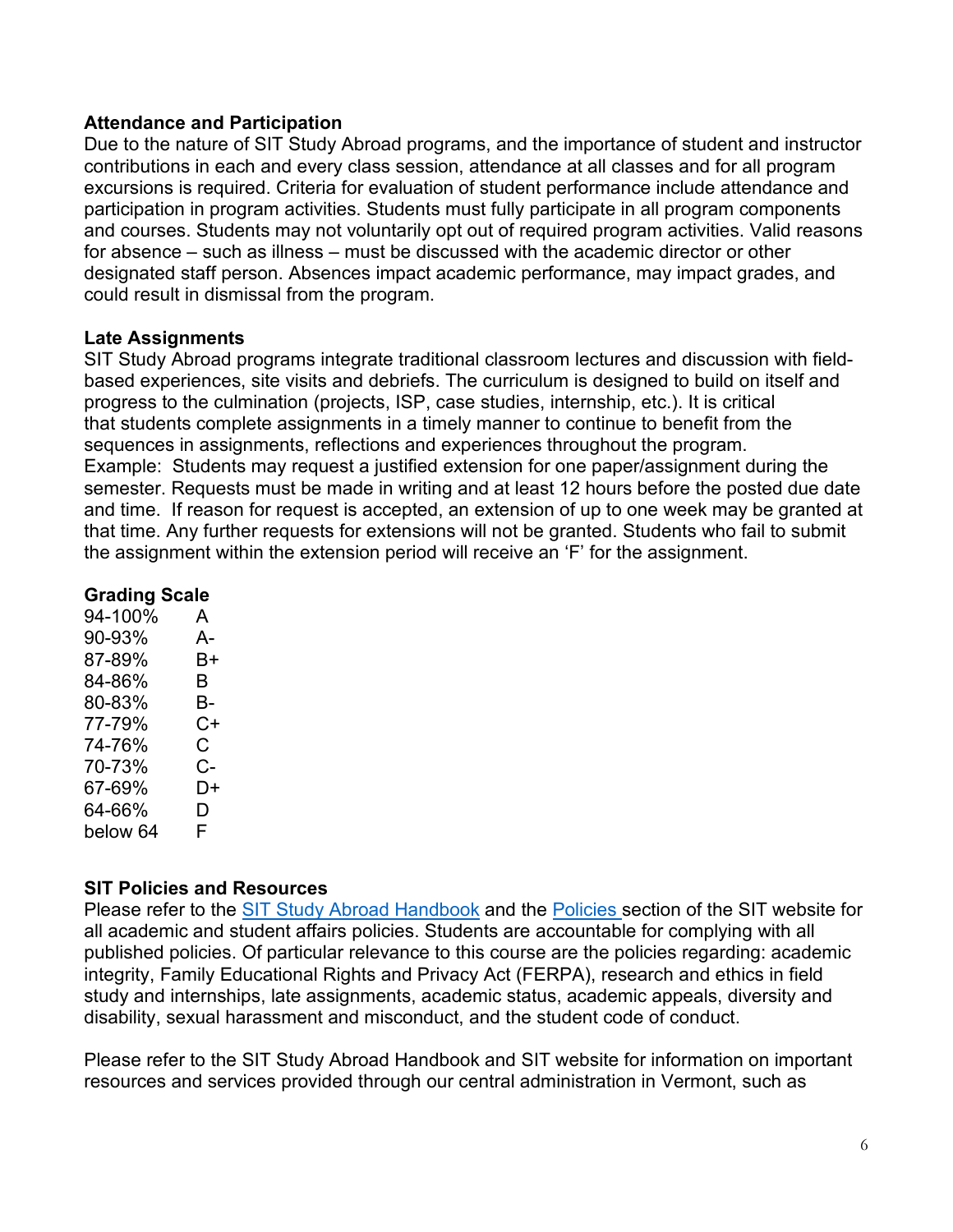[Library resources and research support,](https://studyabroad.sit.edu/admitted-students/student-resources/) [Disability Services,](https://studyabroad.sit.edu/health-safety-and-well-being/disability-services/) [Counseling Services,](https://studyabroad.sit.edu/health-safety-and-well-being/counseling-and-mental-health/) [Title IX](https://studyabroad.sit.edu/health-safety-and-well-being/sexual-safety-title-ix/)  [information,](https://studyabroad.sit.edu/health-safety-and-well-being/sexual-safety-title-ix/) and [Equity, Diversity, and Inclusion](https://studyabroad.sit.edu/health-safety-and-well-being/social-identity/) resources.

# **Sessions and Readings**

# **NEPAL**

**Session 1 - The Comparative Analysis (CA) project in context + double entry note-taking** *The CA project is a long, intense and complex journey that in many ways will inform your semester experience. In this session you will start to explore potential ideas for your independent CA project, and develop a panoramic view of the process so you have a sense of what to expect during the semester. This means that you will need to take careful notes on your observations during your individual research projects, but also during site visits, homestays, and personal explorations. This will be crucial / conversations when you put together your final presentation/paper in Ecuador.* 

- Vogt Eric, Juanita Brown, and David Isaacs. 2003. *The Art of Powerful Questions: Catalyzing Insight, Innovation, and Action*. Pp. 1-14.
- Sunstein, Bonnie and Elizabeth Chiseri-Strater. 2007. "Double-entry notes". In *Fieldworking: Reading and Writing Research*. St. Martin Press. Pp. 101-108.

### **Further reading:**

- Wolfinger, Nicholas. 2002. "On writing fieldnotes: collection strategies and background expectancies". Qualitative Research. Vol. 2, Nº 1, Pp. 85-95.
- Tjora, Akselh. 2006. "Writing small discoveries: an exploration of fresh observers' observations". *Qualitative Research*. Vol. 6, No. 4, Pp. 429–451.
- Emerson, Roberto, Rachel Fretz & Linda Shaw. 2011. "Fieldnotes in ethnographic research". In *Writing Ethnographic Fieldnotes*. University of Chicago Press. Pp. 1-20.

# **Session 2 – WORKSHOP → research proposal**

*In this workshop we will work on a (more or less) viable research strategy that will serve as the guide for the work you will be doing during the semester. It is important to note that the questions and methodological ideas you define in this workshop will change (and they should!) during the semester as you learn more about the topic and ideas/concepts you want to engage. However, it is crucial that you begin the process of defining a general theme and direction of the research project at this stage.* 

# **RESEARCH PROJECT PROPOSAL**

# **Session 3 - Research ethics and positionality**

*Do we have ethical responsibilities in the process of learning, particularly in the settings we will be visiting? YES, we do. In this session we will discuss some of the ethical consideration we need to keep*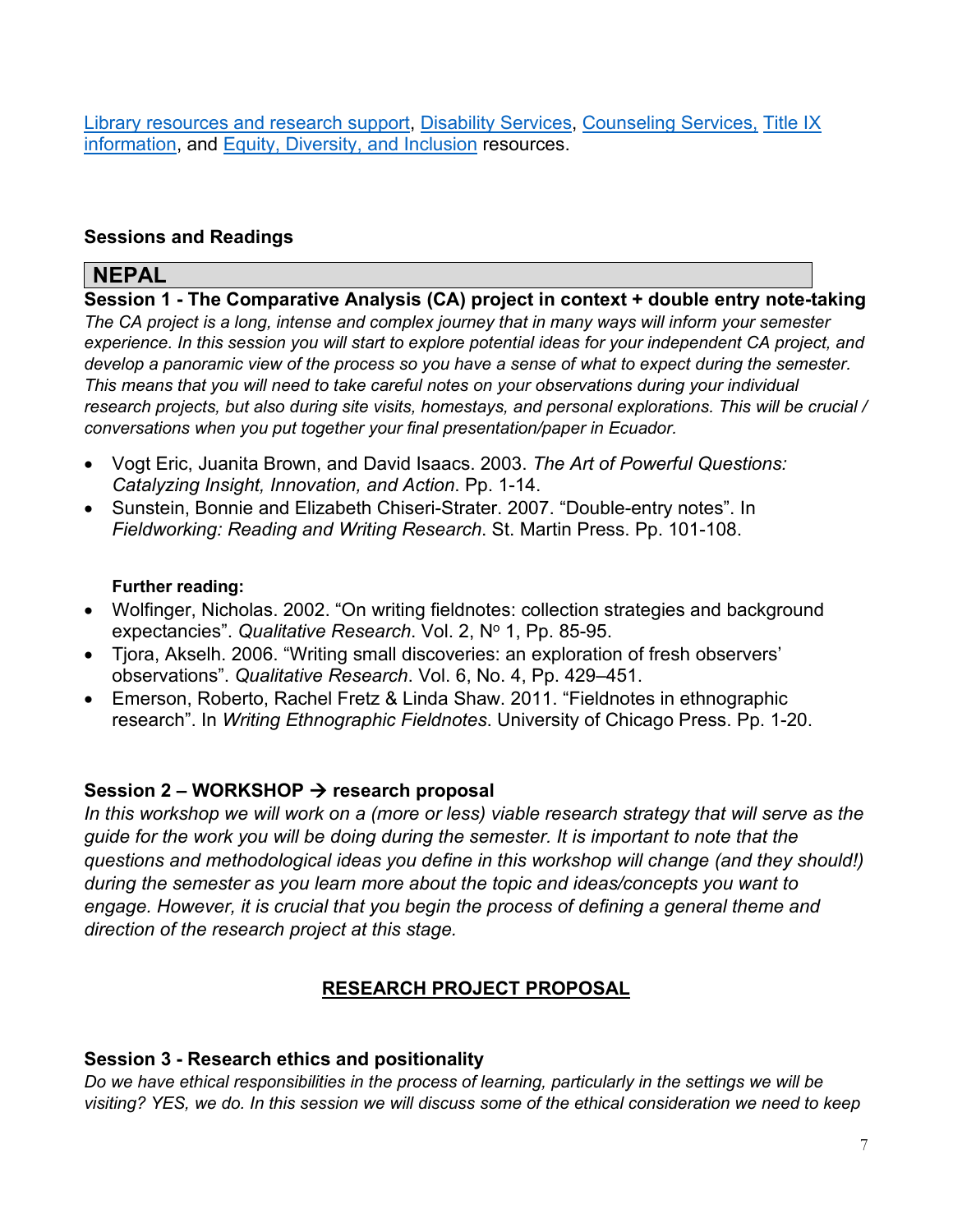*in mind as we interpret and reflect about a particular situation and/or a group of people. Similarly, part of these ethical considerations imply reflection about our own positionality or situated knowledge (Haraway, 1988): the way you look at and read a situation is informed by your personal history and your (class, race, gender) structural position.* 

- Smith Rotabi, Karen, Denise Gammonley & Dorothy N. Gamble. 2006. "Ethical guidelines for study abroad: Can we transform ugly Americans into engaged global citizens?". *British*  Journal of Social Work. Vol. 36, Nº 3, Pp. 451-465.
- Merriam, Sharan, Juanita Johnson-Bailey, Ming-Yeh Lee, Youngwha Kee, Gabo Ntseane & Mazanah Muhamad. 2001. "Power and positionality: negotiating insider/outsider status within and across cultures". *International Journal of Lifelong Education*. Vol. 20, N° 5, Pp. 405-416.

# **Further readings:**

- Ali, Rabia. 2015. Rethinking representation: negotiating positionality, power and space in the field". *Gender, Place & Culture: A Journal of Feminist Geography*. Vol. 22, N° 6, Pp. 783-800.
- Cannella Gaile & Yvonna S. Lincoln. 2018. "Ethics, Research Regulations, and Critical Social Science". In N. Denzin & Y. Lincoln (eds.). *Handbook of Qualitative Research* (5th ed.). Sage Pp. 172-194.
- Haraway, Donna. 1988. "Situated Knowledges: The Science Question in Feminism and the Privilege of Partial Perspective". *Feminist Studies*. Vol. 14, Nº 3, Pp. 575-599.

# **Session 4 - Interviews and conversations**

*Interviews and (seemingly random) conversations are important sources of information. You never know when (where) a crucial insight will come (from). We will discuss strategies for engaging in conversations in ways that respect the others and allow you to obtain information.* 

- Spradley, James. 1979. "Asking descriptive questions". In *The Ethnographic Interview*. Wadsworth. Pp. 44-53.
- Beverly, John. 2005. "*Testimonio*, subalternity and narrative authority". In Denzin, N.K. and Lincoln, Y. (Eds.). *Handbook of Qualitative Research* (3rd ed.). Sage. Pp. 547-557.

#### **Further reading:**

- Schostak, John. 2005. *Interviewing and Representation in Qualitative Research Projects*. Open University Press. Pp. 1-8.
- Fontana, Andrea & James Frey. 2005. "The interview: From neutral stance to political involvement". In N. Denzin & Y. Lincoln (eds.). *The SAGE Handbook of Qualitative Research*. (3rd ed.) Sage. Pp. 695-728.
- Mullings, Beverley. 1999. "Insider or outsider, both or neither: some dilemmas of interviewing in a cross-cultural setting". *GeoForum*. Vol. 30, Nº 4, Pp. 337-350.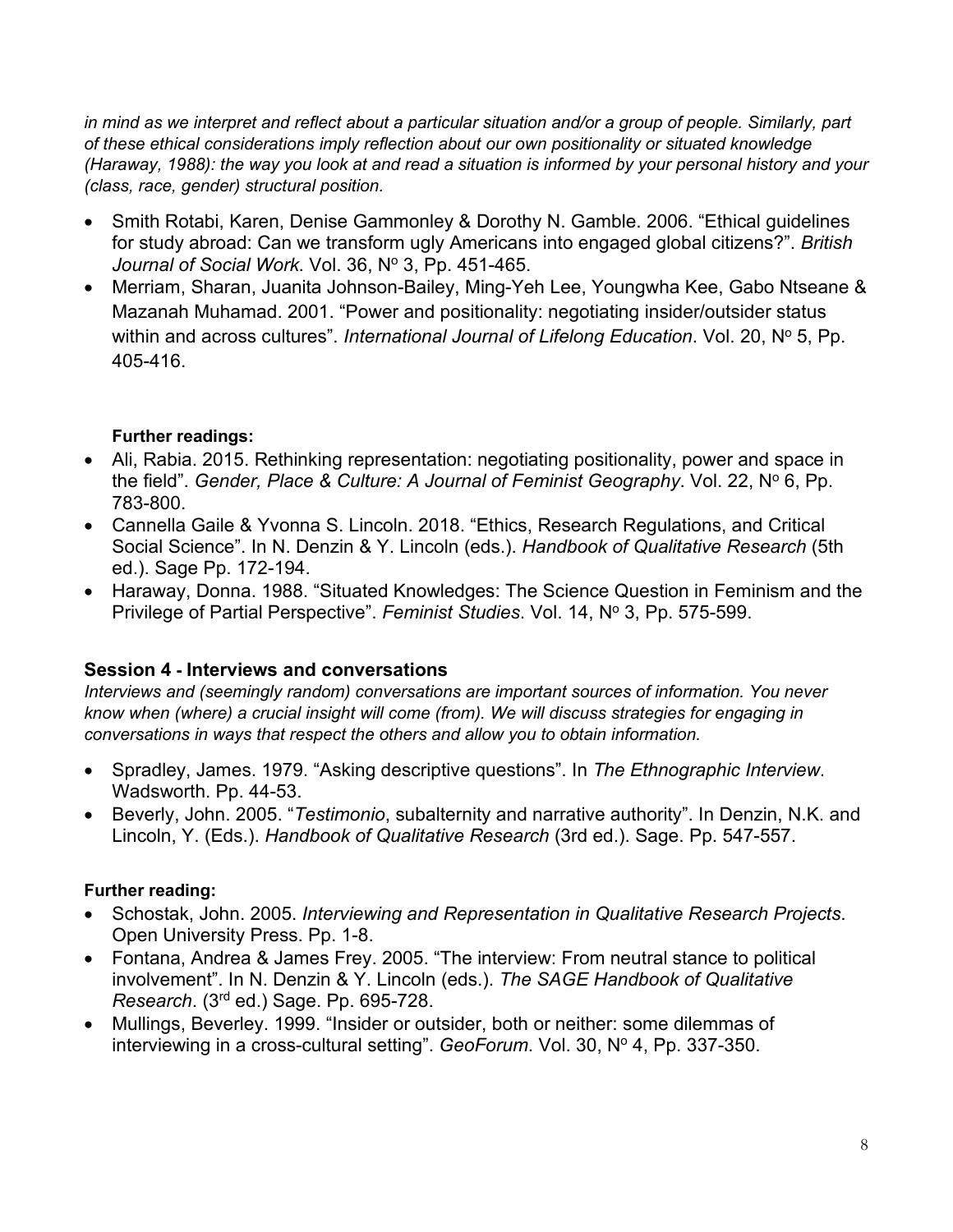• Döringer, Stefanie. 2021. "'The problem-centred expert interview': Combining qualitative interviewing approaches for investigating implicit expert knowledge". *International Journal*  of Social Research Methodology. Vol. 24, Nº 3, Pp. 265-278.

# **Session 5 –Speaking for? Speaking with?**

- Alcoff, Linda. 1992. "The problem of speaking for others". *Cultural Critique*. N° 20, Pp. 5-32.
- Sontag, Susan. 2003. *Regarding the Pain of Others*. Picador. Pp.59-63; 70-74.

# **JORDAN**

### **Session 6 - WORKSHOP - Reflection and analysis: research question and data gathering**

*Your portfolio will be your main source of data/evidence. It is from this notebook that you will craft your final paper. In this session we will collectively address questions about the connection between data/evidence and argument.* 

• Sunstein, Bonnie and Elizabeth Chiseri-Strater. 2007. "The research portfolio" In Fieldworking: Reading and Writing Research. St. Martin Press. Pp. 57-58; 220-221; 300- 302; 412-414; 463-465.

# **Session 7 – WORKSHOP – Defining categories; defining argument**

*One of the key challenges is how to go about developing an argument that reflects the information collected. It is in this process that the definition of analytical categories will be a crucial process in connecting data to argument. In this workshop we will work on the categories of each of the groups.* 

- Dey, Ian. 2007. "Grounding categories". In A. Bryant & K. Charmaz (eds.). *The SAGE Handbook of Grounded Theory*. Sage. Pp. 167-189.
- Luker, Kristin. 2010. "Reviewing the Literature" In *Salsa Dancing into the Social Sciences: Research in an Age of Info-glut*. Harvard University Press. Pp. 76–98.

# **Further readings**

• Charmaz, Kathy, Robert Thornberg, & Elaine Keane. 2018. "Evolving grounded theory and social justice inquiry". In N. Denzin & Y. Lincoln (eds.). *Handbook of Qualitative Research* (5th ed.). Sage Pp. 720-776.

# **Session 8 –Mid-semester presentations**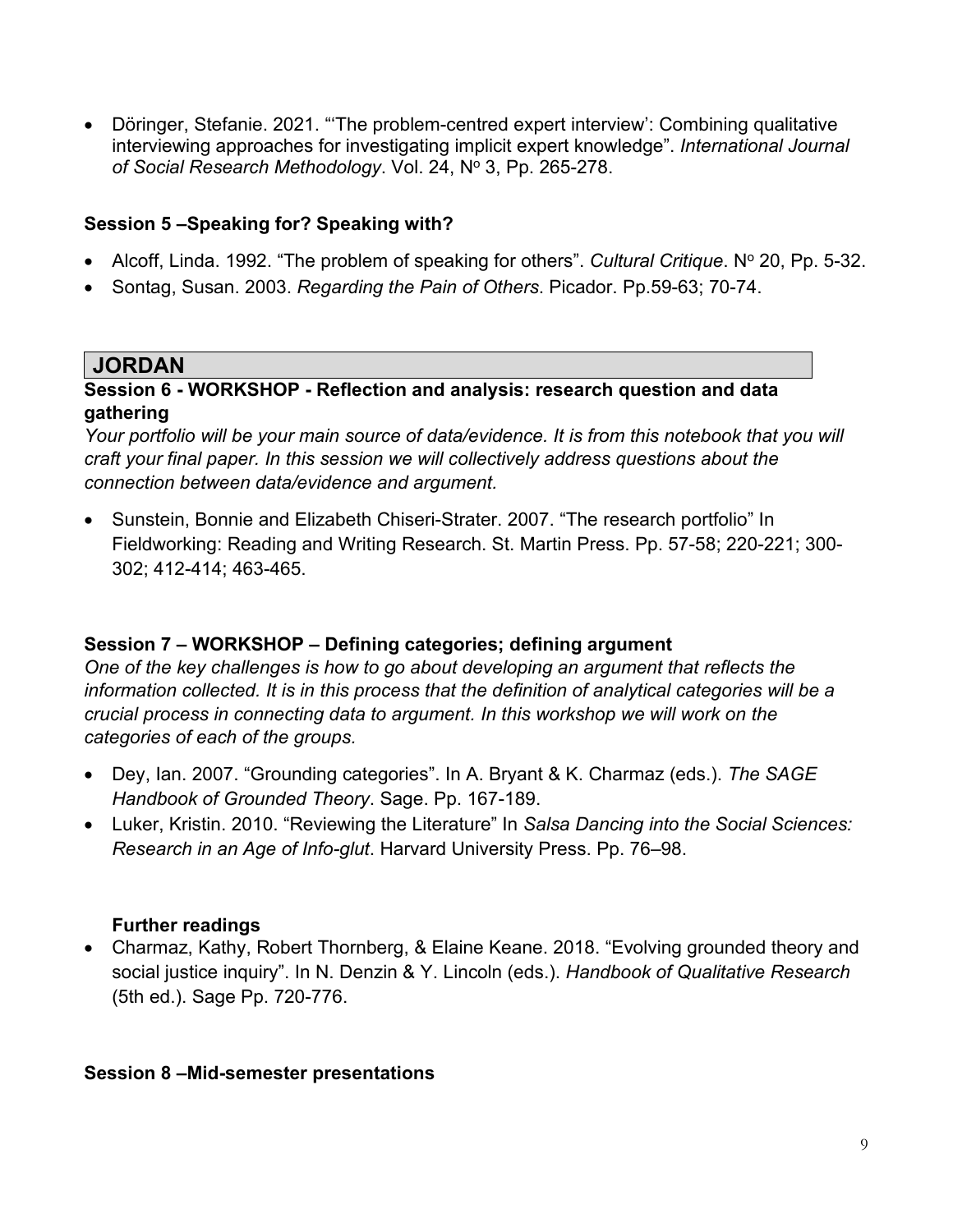# **CHILE**

# **Session 9 –WORKSHOP Putting it all together**

*You have been collecting information for several months and by this stage you need to begin making decision about how to present the information in a coherent manner.* 

# **Session 10 –Preparing to write**

*Writing is a powerful method of thinking through ideas. In the process of crafting sentences and paragraphs, you need to establish a degree of clarity about that you want to say and where you want to go. In this session we will discuss this process as a way to think about your individual writing assignment.* 

• Richardson, Laurel & Elizabeth Adams St. Pierre. 2018. "Writing: a method of inquiry". In N. Denzin & Y. Lincoln (eds.). *Handbook of Qualitative Research* (5th ed.). Sage Pp. 1410- 1431.

# **Session 11 –Final presentations**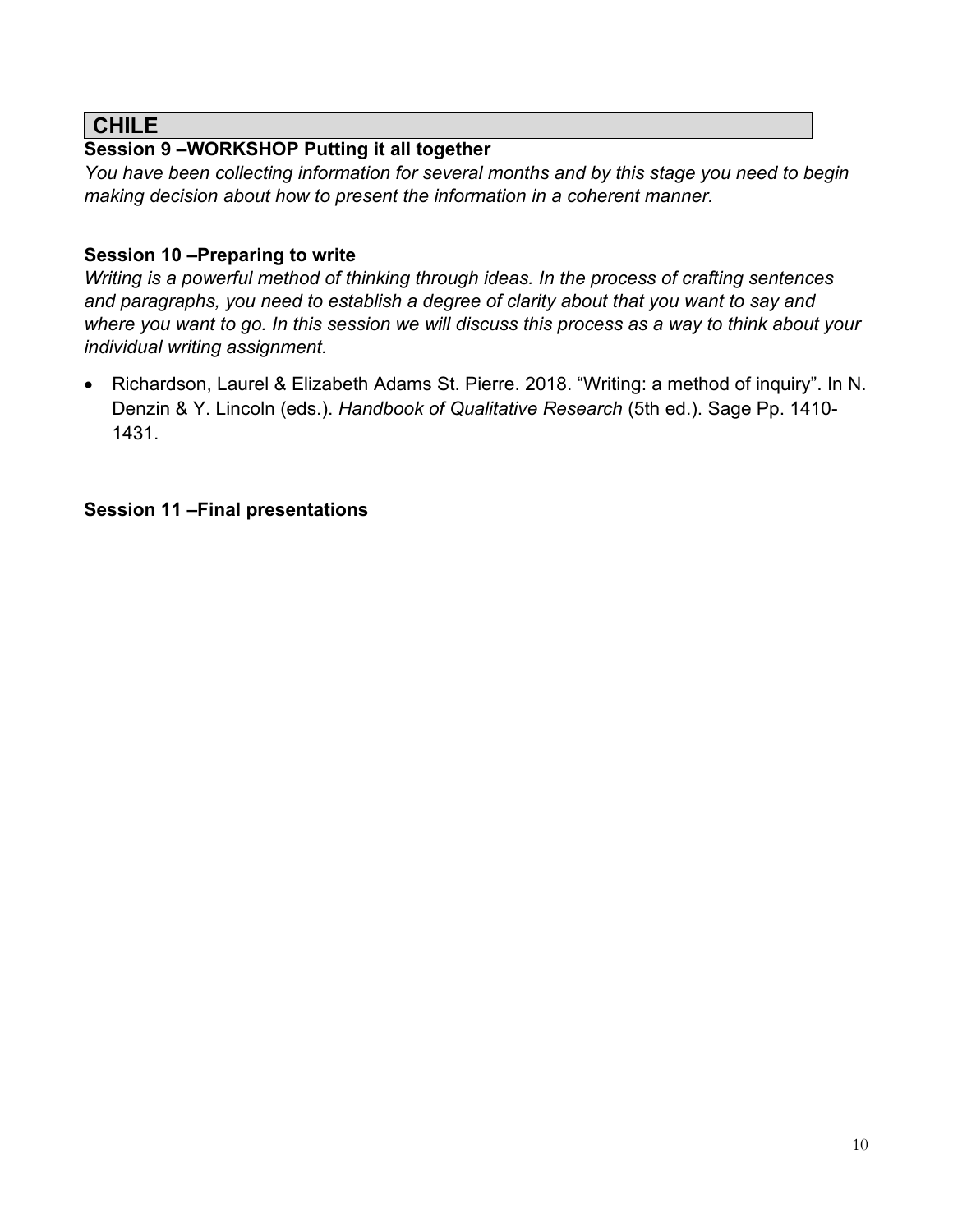# **GUIDELINES FOR PORTFOLIO**

The research portfolio (which you will keep as a souvenir of your Comparative Analysis - CA research process) will contain everything you collect that is relevant to your topic and your research experience, such as: rough and revised field notes, project reports, bibliographic references and reading notes; artifacts such as flyers, posters, photographs, maps, etc. While at the beginning it may seem like a random collection of materials, over time it will become a well-organized collection of materials/data according to the main themes and categories of your research. In that sense, your portfolio combines two separate, but connected, activities: 1) it is the repository for everything that pertains to the process of conducting your CA research and, 2) at the end of the course, it will represent your reflection/systematization these materials, and show your research process as a sort of the research roadmap.

In short, your portfolio will contain a selection of materials that allow us to see connections made between different steps in the process of your experiential learning / CA experience. Consistent progress is the key here. **Progress** is not simply **assessed** in terms of the number of hours you have put in or the activities you have engaged in (we know you will do a lot!), but more importantly on **how well you have reflected** on what you have learned at different stages of the research process. This means how clearly and coherently you present your portfolio and how it "feeds" into the final CA paper. Post-its notes may be useful here, because they can provide commentary on notes, artifacts, photos, etc. and can be moved around easily. Be creative and make it work for you!

At different moments of the semester (in Buenos Aires and Barcelona), you will present to the rest of the class your portfolio. However, we strongly encourage you to form small groups (2-4 people) and discuss what you have been including in your portfolio, ideas you are having about the material, and patterns you are discovering.

At the end of the semester, you will turn-in as an appendix to the CA paper the following: 1) an annotated table of contents; 2) a one-page analysis of the portfolio's content. The annotated table of content is an inventory of the kinds of materials collected organized in a systematic manner. The one-page analysis is a reflective commentary about the semester-long process of collecting, selecting, reflecting, and projecting.

Below is a list of the points that I think may be especially helpful for you to visualize the idea of the portfolio:

- A portfolio is a flexible collection of working files "for **tracking your learning** and **documenting your work** throughout the research process" (56). To keep track of your project you will move back and forth among four key activities: collecting, selecting, reflecting and projecting"

• **Collecting** materials (artifacts, photos, maps, drawings, fliers, fieldnotes, ideas, etc.) (**ALWAYS DATE AND PLACE**). At the beginning it is a random collection, but over time it will become a focused collection of materials that will shape your research / field work.